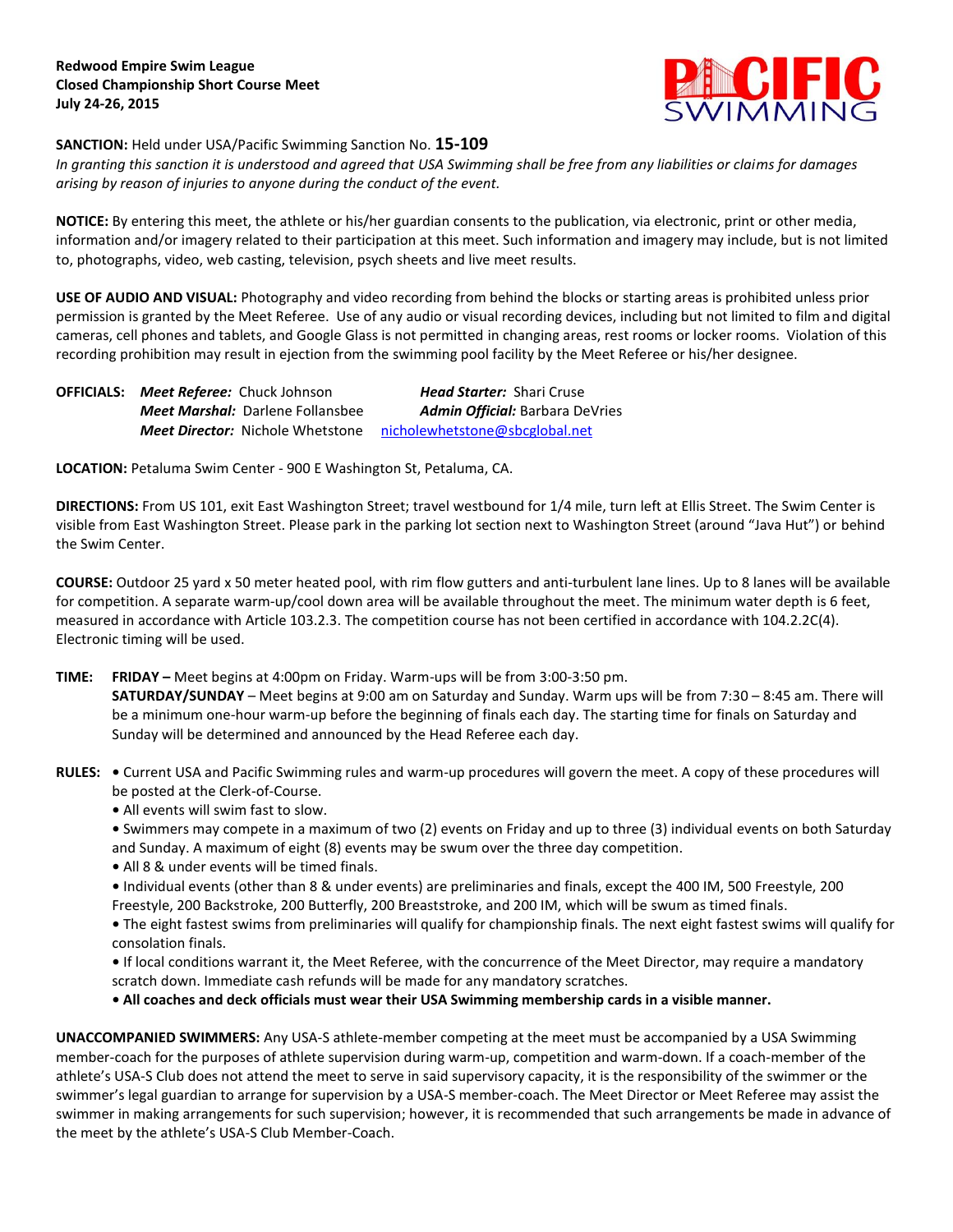**RACING STARTS:** Swimmers must be certified by a USA-S member-coach as being proficient in performing a racing start, or must start the race in the water. It is the responsibility of the swimmer or the swimmer's legal guardian to ensure compliance with this requirement.

**RESTRICTIONS: •** Smoking and the use of other tobacco products is prohibited on the pool deck, in the locker rooms, in spectator

seating or standing areas and in all areas used by swimmers, during the meet and during warm-up periods.

- **•** Sale and use of alcoholic beverages is prohibited in all areas of the meet venue.
- **•** No glass containers are allowed in the meet venue.
- **•** No propane heater is permitted except for snack bar/meet operations.
- **•** All shelters must be properly secured.
- **•** Changing into or out of swimsuits other than in locker rooms or other designated areas is prohibited.

**•** Destructive devices, to include but not limited to, explosive devices and equipment, firearms (open or concealed), blades, knives, mace, stun guns and blunt objects are strictly prohibited in the swimming facility and its surrounding areas. If observed, the Meet Referee or his/her designee may ask that these devices be stored safely away from the public or removed from the facility. Noncompliance may result in the reporting to law enforcement authorities and ejection from the facility. Law enforcement officers (LEO) are exempt per applicable laws.

**ELIGIBILITY: •** Swimmers must be current members of USA-S. The meet host will check all swimmer registrations against the SWIMS Database and if not found to be registered, the Meet Director shall accept the registration at the meet (a \$10 surcharge will be added to the regular registration fee). Duplicate registrations will be refunded by mail.

**•** The meet is only open to swimmers attached to the following teams: **AAA, MP, SD, NBA, QUIK, PCM, FOG, MONT, and HILL.** Unattached swimmers may enter the meet only if they are affiliated with any of the teams listed above. Unattached swimmers may not score points for their team, but can win awards.

**•** Entries with **"NO TIME" will be accepted**

**•** Disabled swimmers are welcome to attend this meet and should contact the Meet Director or Meet Referee regarding any special accommodations on entry times and seeding per Pacific Swimming policy.

- **•** Swimmers 19 years of age and over may compete in the meet and will be entitled to score points and win awards.
- **•** The swimmer's age will be the age of the swimmer on the first day of the meet.
- **•** Unattached swimmers may swim any individual event, but may not swim in relays.

**SEEDING:** Event seeding will be in the following order: (SCY) conforming short course yards, (LCM) non-conforming long course meters, and (SCM) non-conforming short course meters. USA Swimming rules 207.11.7B

**ENTRY FEES**: **\$5.50** per individual event, **\$8.00** participation fee per swimmer. **\$16.00** per relay. \*\*Note, relay only swimmers **ARE NOT** required to pay the participation fee. All entry fees **MUST** be included with entry.

**TEAM ENTRIES: All entries will be submitted as electronic team entries** using the file provided. Team entries will be accepted through Monday July 13th at 11:59. Send electronic entries to Nichole Whetstone [\(nicholewhetstone@sbcglobal.net\)](mailto:nicholewhetstone@sbcglobal.net). \*\*\***No late entries will be accepted\*\*\*** No refunds will be made except for mandatory scratches.

# **Make check payable to:** Redwood Empire Swim League

**Mail check to:** Meet Director, 959 Golf Course Dr., Rohnert Park, CA 94928.

#### **RELAY ENTRIES:**

- **•** Relay deck entries will be accepted **before** 10am Saturday and Sunday.
- **•** Relay-only swimmers must be included in the team electronic entry file.
- **•** Unattached Swimmers may not swim in Relays.

**CHECK-IN**: The meet will be deck seeded. Swimmers must check-in at the Clerk of Course. Close of check-in for all events shall be no more than 60 minutes before the estimated time of the start of the first heat of the event. No event shall be closed more than 30 minutes before the scheduled start of the session. Swimmers who do not check-in will not be allowed to compete in the event.

#### **SCRATCHES**:

- **•** Swimmers will not be penalized for missing preliminary events.
- **•** A swimmer qualifying for any level of finals in an individual event who may not wish to swim in finals must either scratch or declare intent to scratch from that final within 30 minutes after the announcement of qualifiers. A swimmer who declares intent to scratch must declare their final intention within 30 minutes after their last individual preliminary event.
- **•** Any swimmer qualifying for a consolation final or final race in an individual event who fails to show up in said consolation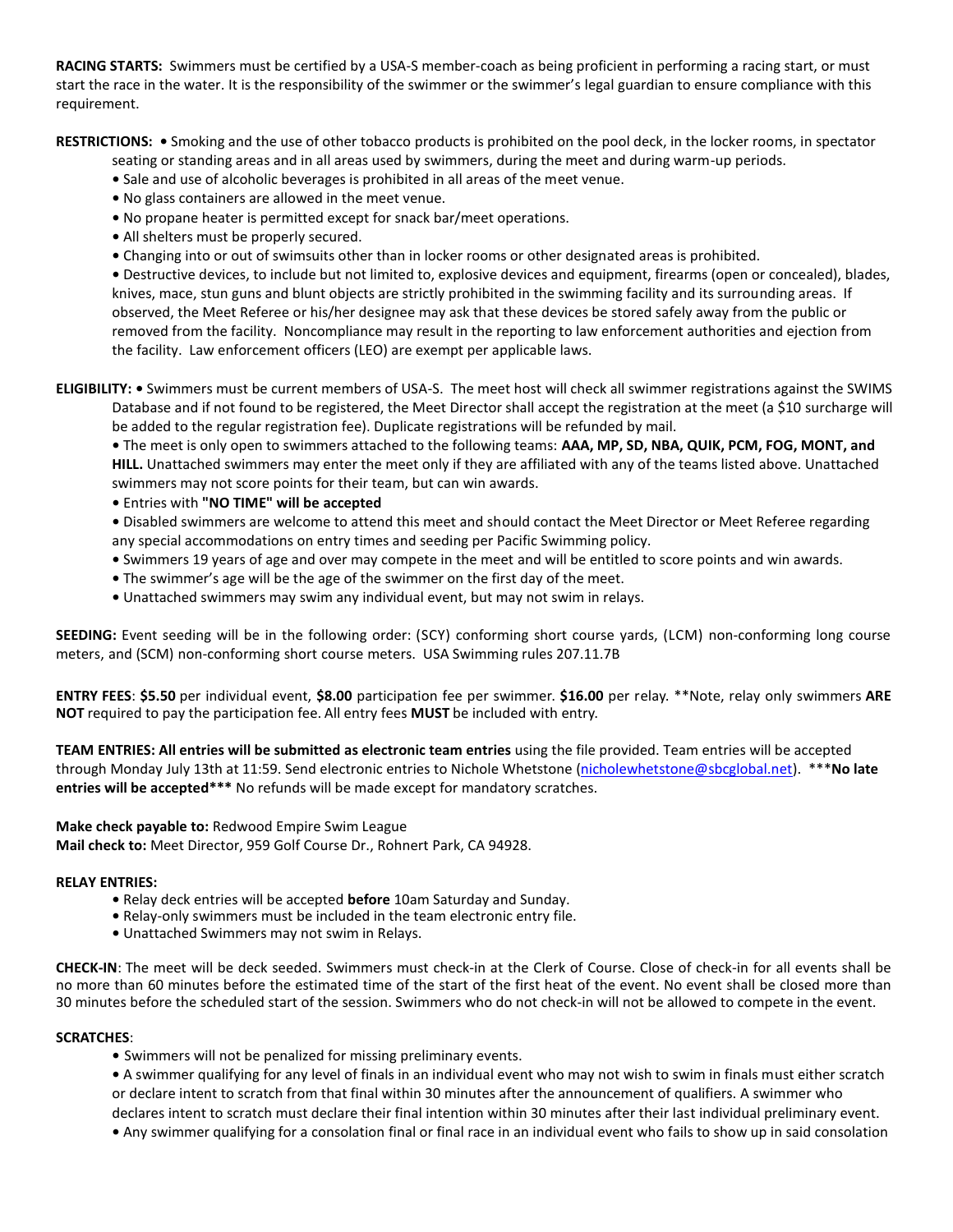final or final race prior to calling the alternate shall be barred from the remainder of any final events for that day. Should the swimmer have no additional final events for that day they will be barred from their next preliminary event on the next day of the meet they are entered.

• If the No-Show occurs on the last day that the swimmer is entered in a consolation final or final race, and no other individual event penalty is applicable, the swimmer shall then be fined \$100.00. The fine will be increased to \$150.00 if after 30 days of receiving the letter of notification the party has not made the payment

- **AWARDS:** *Individual Event Finals:* Ribbons awarded to 1st thru 16th place. 13 & Over events will be awarded as 13-14 and 15&Over *Relays:* Ribbons awarded to 1st, 2nd, and 3rd place teams (8&U, 9-10, 11-12, 13-14, 15&Over) *Team Trophies:* Awarded to 1st through 3rd place teams. *High point trophy:* High point trophies will be awarded to a boy and a girl in each of the following age groups: 8&U, 9-10, 11-12, 13-14, 15&Ov.
- **SCORING: Individual Events:** *Finals:* 20, 17, 16, 15, 14, 13, 12, 11 / *Consolations:* 9, 7, 6, 5, 4, 3, 2, 1 **Relays**: 1st through 16th place: 40, 34, 32, 30, 28, 26, 24, 22, 18, 14, 12, 10, 8, 6, 4, 2
- **ADMISSION:** Free. A 3-day meet program will be available for a fee.
- **SNACK BAR:** A snack bar will be available during the meet.

**HOSPITALITY:** Hospitality will be available to all working officials and coaches.

**OFFICIALS:** At least seven days prior to the meet, meet management (Meet Director and/or Meet Referee) shall contact a representative from each team participating in the meet, and provide a preliminary inventory of the officials that team is required to provide for each session. Each team shall, by the start of the meet, provide to the Meet Director or designee a list of Officials who have agreed to represent that team during each session of the meet.

At the meet, meet management shall conduct an inventory of officials, and shall compare the number of swimmers entered in each session by each team with the number of officials present representing each team. If meet management certifies that a team has not provided sufficient officials for any session of the meet in accordance with the table below, excluding finals in a trials and finals meet, the team will be fined \$100 per missing official per session of the meet.

| Number of swimmers competing in meet per team: | *Number of trained and carded officials required: |  |  |
|------------------------------------------------|---------------------------------------------------|--|--|
| $1 - 10$                                       | 0                                                 |  |  |
| $11 - 25$                                      |                                                   |  |  |
| 26-50                                          | 2                                                 |  |  |
| $51 - 75$                                      | 3                                                 |  |  |
| 76-100                                         | 4                                                 |  |  |
| 101 or more                                    | 5                                                 |  |  |

\*Zone 3 will include assigned and working Colorado, Intermediary/ Chief Timing Judge, and Computer operator in the count of officials for a session although these positions are not carded. Zone 3 will accept uncarded Trainees in the count of officials for up to two sessions. Teams may use officials "borrowed" from other teams, or unattached officials at the meet who agree, to fulfill their obligation under the rule.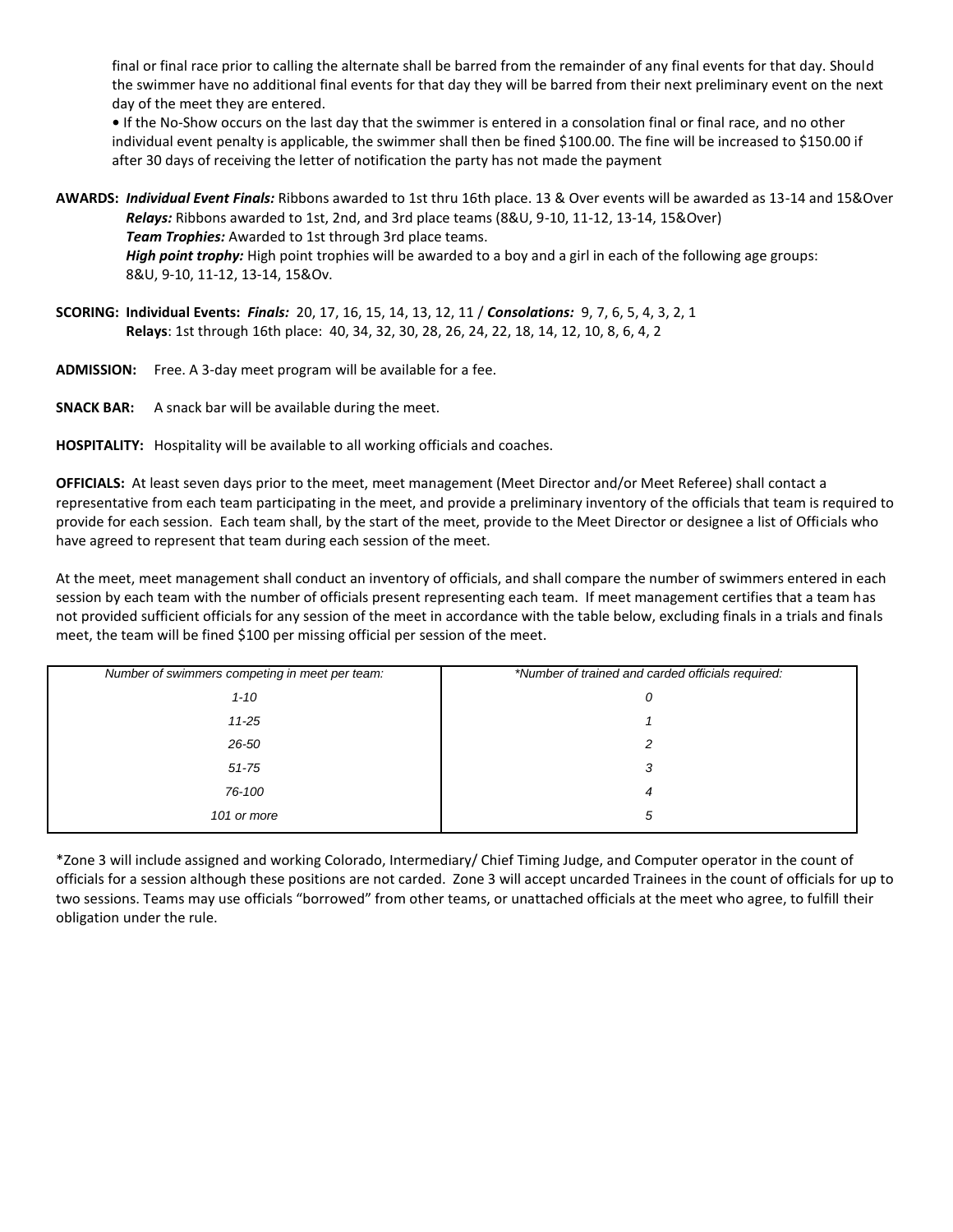# **Event Summary**

| Friday, July 24, 2015   |                              |                    |                           |                  |  |  |  |  |
|-------------------------|------------------------------|--------------------|---------------------------|------------------|--|--|--|--|
|                         | $9 - 10$                     | $11 - 12$          | $13 - 14$                 | 15&Ov            |  |  |  |  |
|                         | 200 IM                       | 200 IM             | 400 IM                    | 400 IM           |  |  |  |  |
|                         | 200 Free                     | 200 Free           | 200 Breast                | 200 Breast       |  |  |  |  |
|                         |                              |                    | 500 Free                  | <b>500 Free</b>  |  |  |  |  |
| Saturday, July 25, 2015 |                              |                    |                           |                  |  |  |  |  |
| 8&Un                    | $9 - 10$                     | $11 - 12$          | $13 - 14$                 | 15&Ov            |  |  |  |  |
| 50 free                 | 100 IM                       | 100 IM             | <b>100 Fly</b><br>100 Fly |                  |  |  |  |  |
| 25 back                 | 50 Free                      | 50 Free            | 50 Free<br>50 Free        |                  |  |  |  |  |
| 25 fly                  | 50 Breast                    | 100 Back           | 100 Back                  | 100 Back         |  |  |  |  |
| 100 Medley Relay        | <b>100 Fly</b>               | 50 Breast          | 200 Free                  |                  |  |  |  |  |
|                         | 200 Medley Relay             | 100 Fly            | 200 Medley Relay          | 200 Medley Relay |  |  |  |  |
|                         |                              | 200 Medley Relay   |                           |                  |  |  |  |  |
|                         | <b>Sunday, July 26, 2015</b> |                    |                           |                  |  |  |  |  |
| 8&Un                    | $9 - 10$                     | $11 - 12$          | $13 - 14$                 | 15&Ov            |  |  |  |  |
| 100 IM                  | 100 Free                     | 100 Free           | 200 IM<br>200 IM          |                  |  |  |  |  |
| 25 breast               | 50 Back                      | 100 Breast         | 100 Breast<br>100 Breast  |                  |  |  |  |  |
| 25 free                 | 50 fly                       | 50 back            | 200 Back<br>200 Back      |                  |  |  |  |  |
| 100 Free Relay          | 200 Free Relay               | 50 Fly<br>100 Free |                           | 100 Free         |  |  |  |  |
|                         |                              | 200 Free Relay     | <b>200 Fly</b>            | <b>200 Fly</b>   |  |  |  |  |
|                         |                              |                    | 200 Free Relay            | 200 Free Relay   |  |  |  |  |